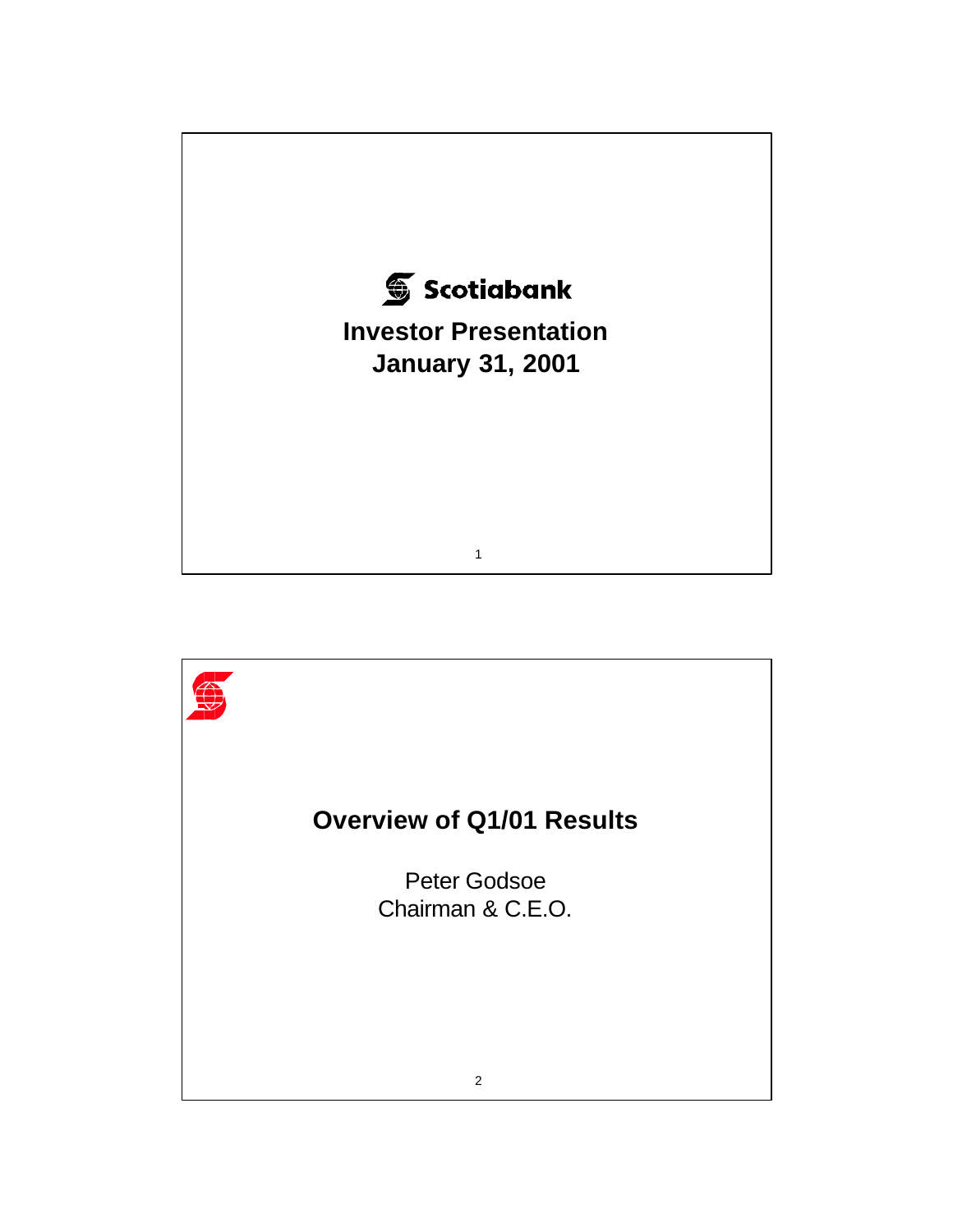

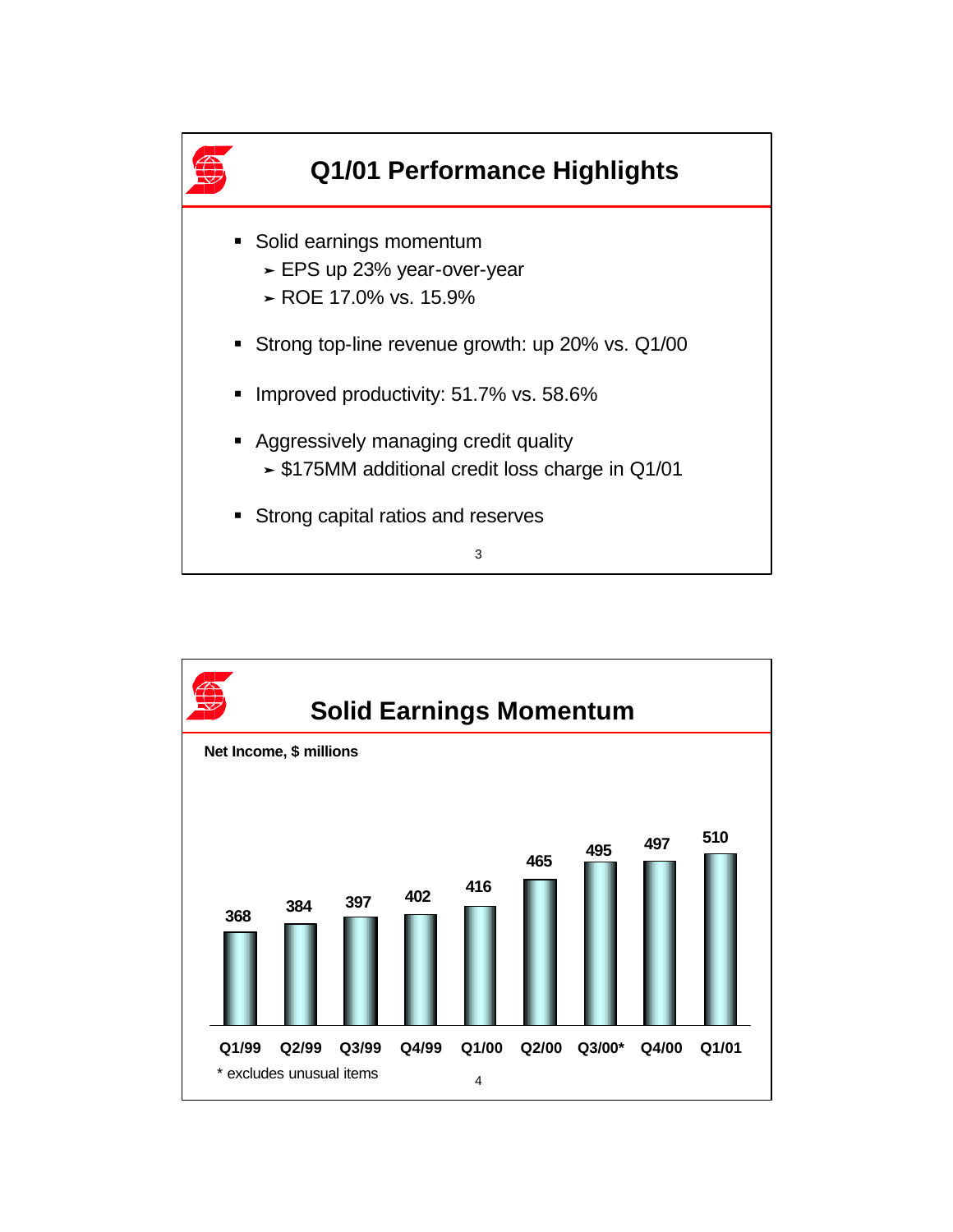| <b>Met or Exceeded Targets</b> |       |     |               |  |  |
|--------------------------------|-------|-----|---------------|--|--|
|                                | Q1/01 |     | <b>Target</b> |  |  |
| <b>ROE</b>                     | 17.0% | VS. | 16-18%        |  |  |
| <b>EPS Growth</b>              | 23%   | VS. | 12-15%        |  |  |
| <b>Productivity</b>            | 51.7% | VS. | <60%          |  |  |
| Tier 1                         | 8.6%  | VS. | $7.5%+$       |  |  |
|                                | 5     |     |               |  |  |

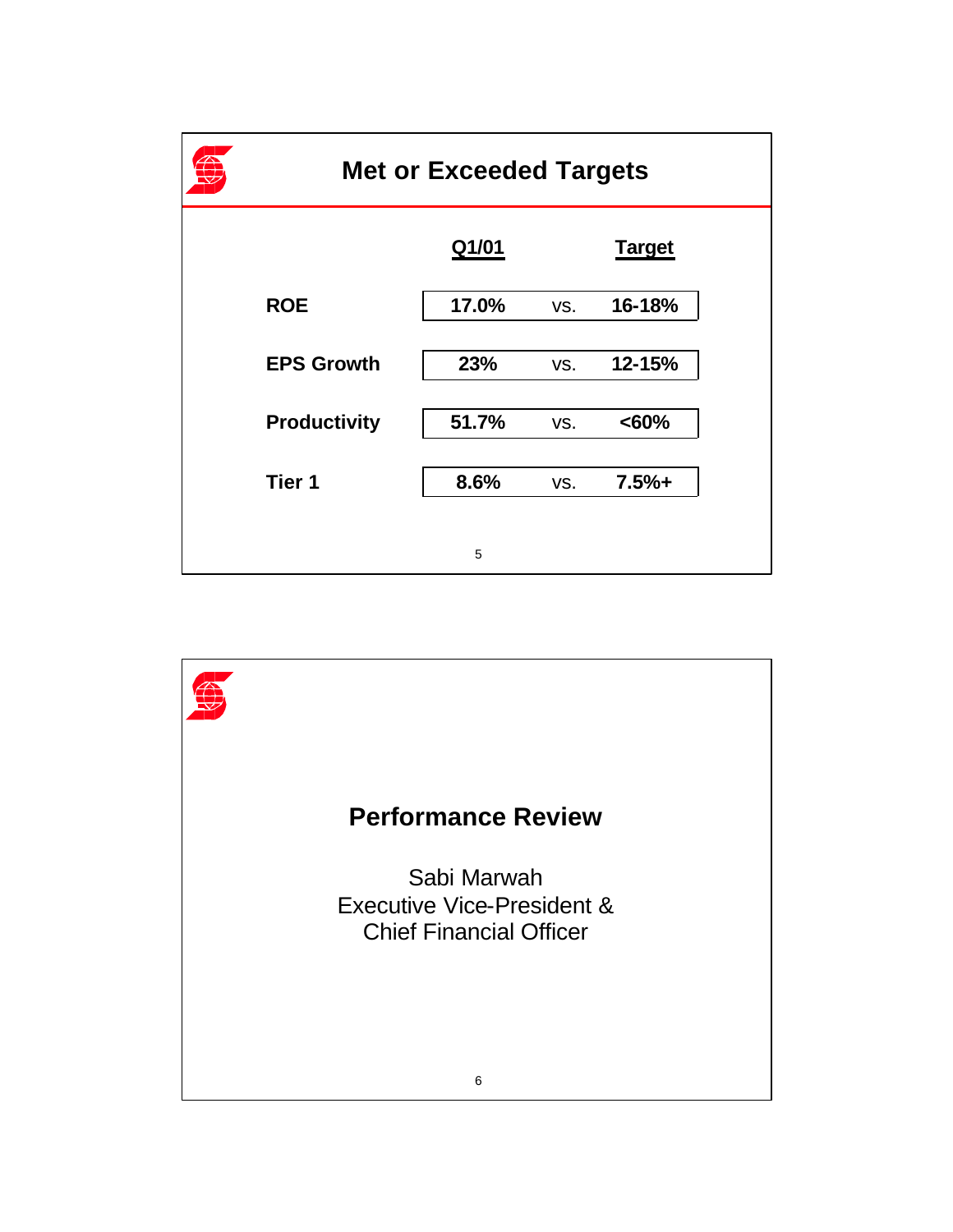

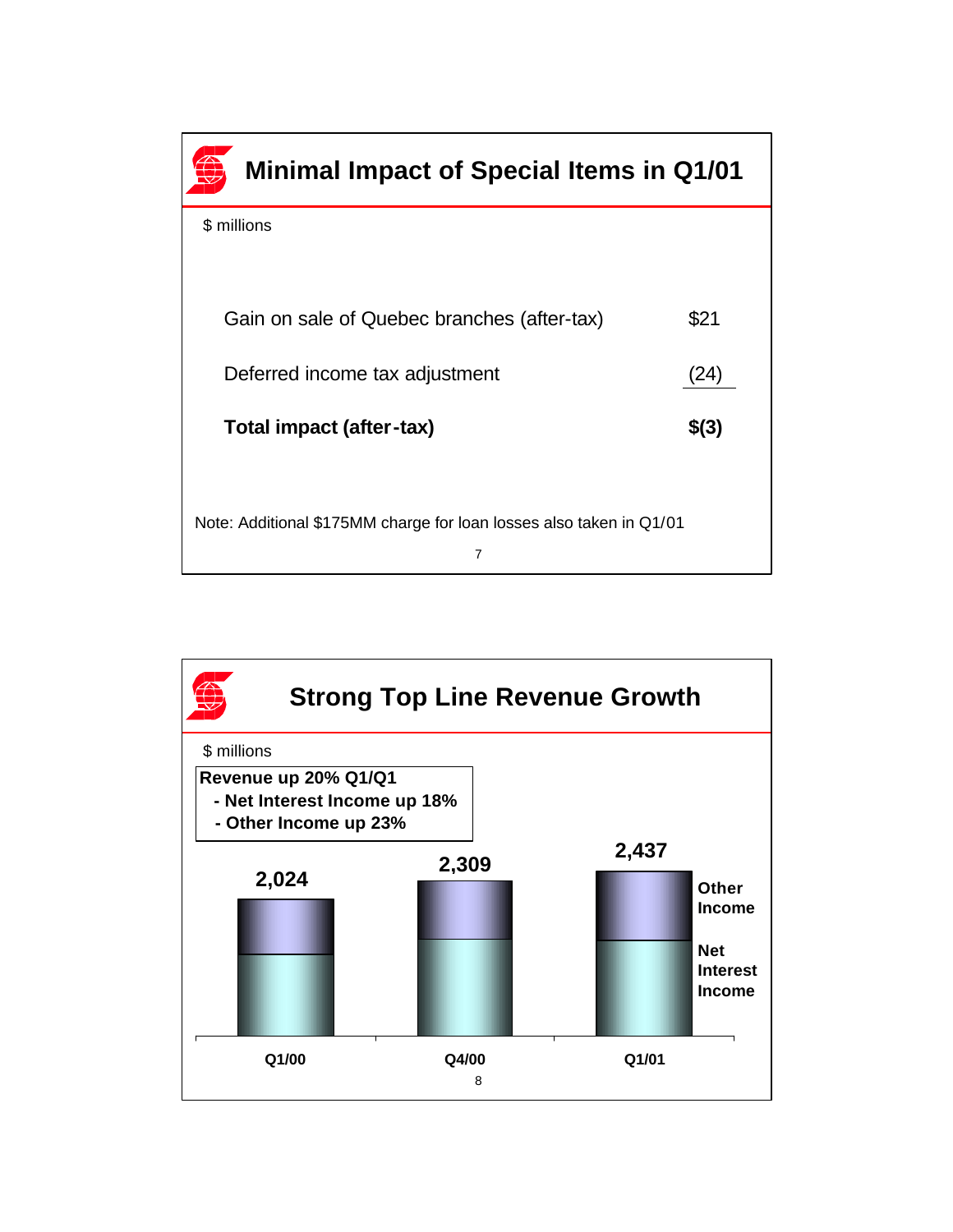| <b>Change in Margins</b>          |           |       |                 |           |  |
|-----------------------------------|-----------|-------|-----------------|-----------|--|
|                                   |           |       | <b>Increase</b> |           |  |
|                                   |           | Q1/01 | vs. Q4/00       | vs. Q1/00 |  |
| Net interest margin               |           | 2.23% | $(9)$ bps       | 15 bps    |  |
| Change due to:                    |           |       |                 |           |  |
| Margin                            | - Canada  |       | $+2$            | $+17$     |  |
|                                   | - Foreign |       | (4)             | $+11$     |  |
| Impaired loans/Interest reversals |           |       | (2)             | (3)       |  |
| Increase in lower yielding assets |           | (2)   | (10)            |           |  |
| Other                             |           |       | (3)             |           |  |
|                                   |           |       | (9)             | 15        |  |
|                                   |           | 9     |                 |           |  |

| Q1/01 vs. Q4/00 |     |                                 | Q1/01 vs. Q1/00 |            |
|-----------------|-----|---------------------------------|-----------------|------------|
| \$MM            | ℅   |                                 | \$MM            | ℅          |
| 149             | 17% | Other income growth             | 192             | 23%        |
| (27)            |     | Gain on sale of Quebec branches | (27)            |            |
| 122             | 14% |                                 | 165             | 20%        |
| 51              | 64% | Trading                         | 88              | $100 + \%$ |
| 11              | 9   | Other investment banking        | 41              | 45         |
| 32              | 64  | Securitization revenues         | 27              | 49         |
| 13              | 8   | Deposit & payment services      | 15              | 10         |
| 7               | 4   | Credit fees                     | 12              | 8          |
| (5)             | (6) | Retail brokerage                | (5)             | (6)        |
| 13              | 6   | Other                           | $(13)^{*}$      | (6)        |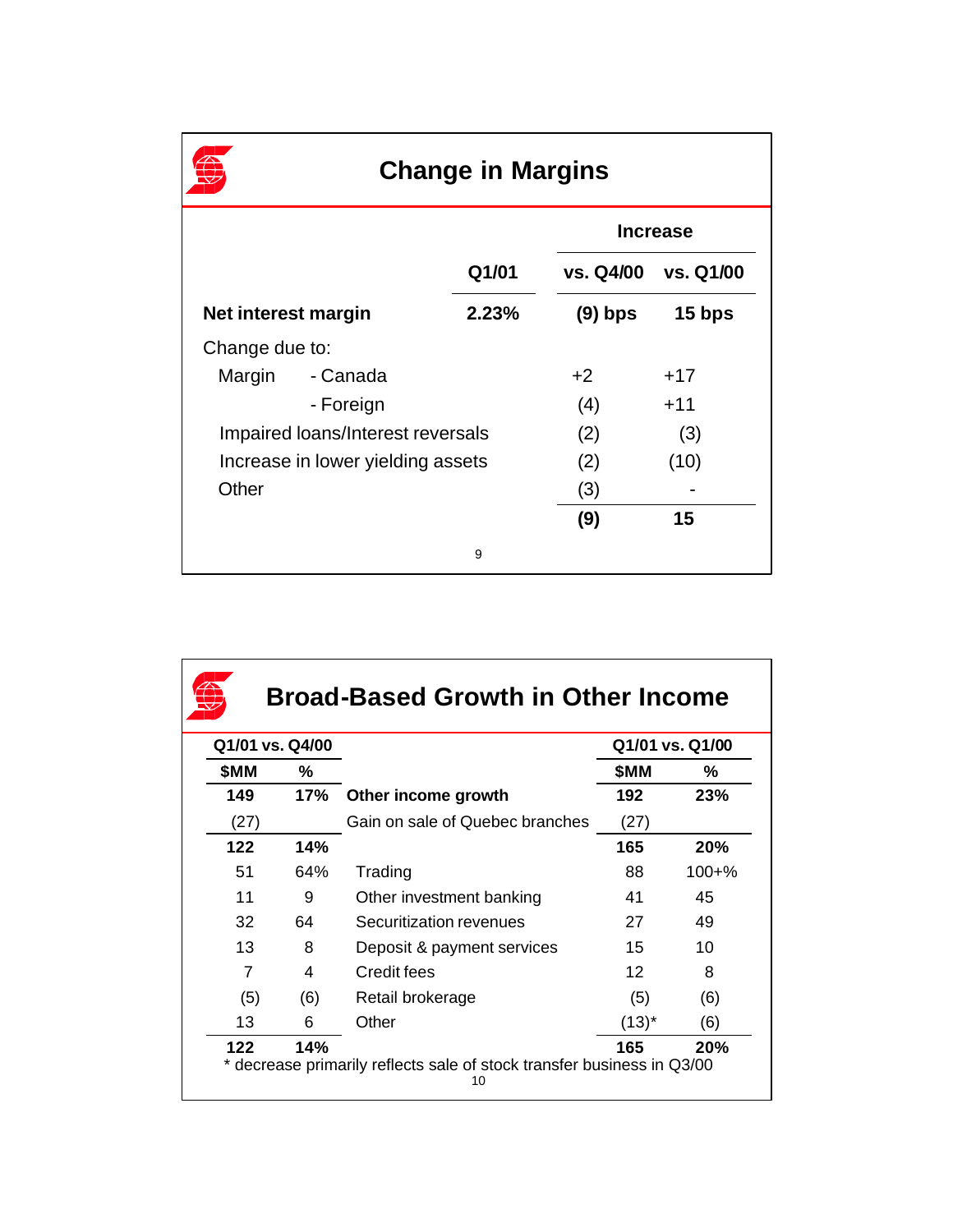|                                   | Q1/01 vs.      |       |  |
|-----------------------------------|----------------|-------|--|
|                                   | Q4/00<br>Q1/00 |       |  |
| <b>Change in expenses</b>         | (2.5)%         | 6.2%  |  |
| Less:                             |                |       |  |
| - Chile                           |                | 2.9   |  |
| - performance-related             | (1.3)          | 4.1   |  |
| - sale of stock transfer business |                | (2.1) |  |
| - sale of Quebec branches         | (0.5)          | (0.6) |  |
| <b>Base expenses</b>              | (0.7)%         | 1.9%  |  |

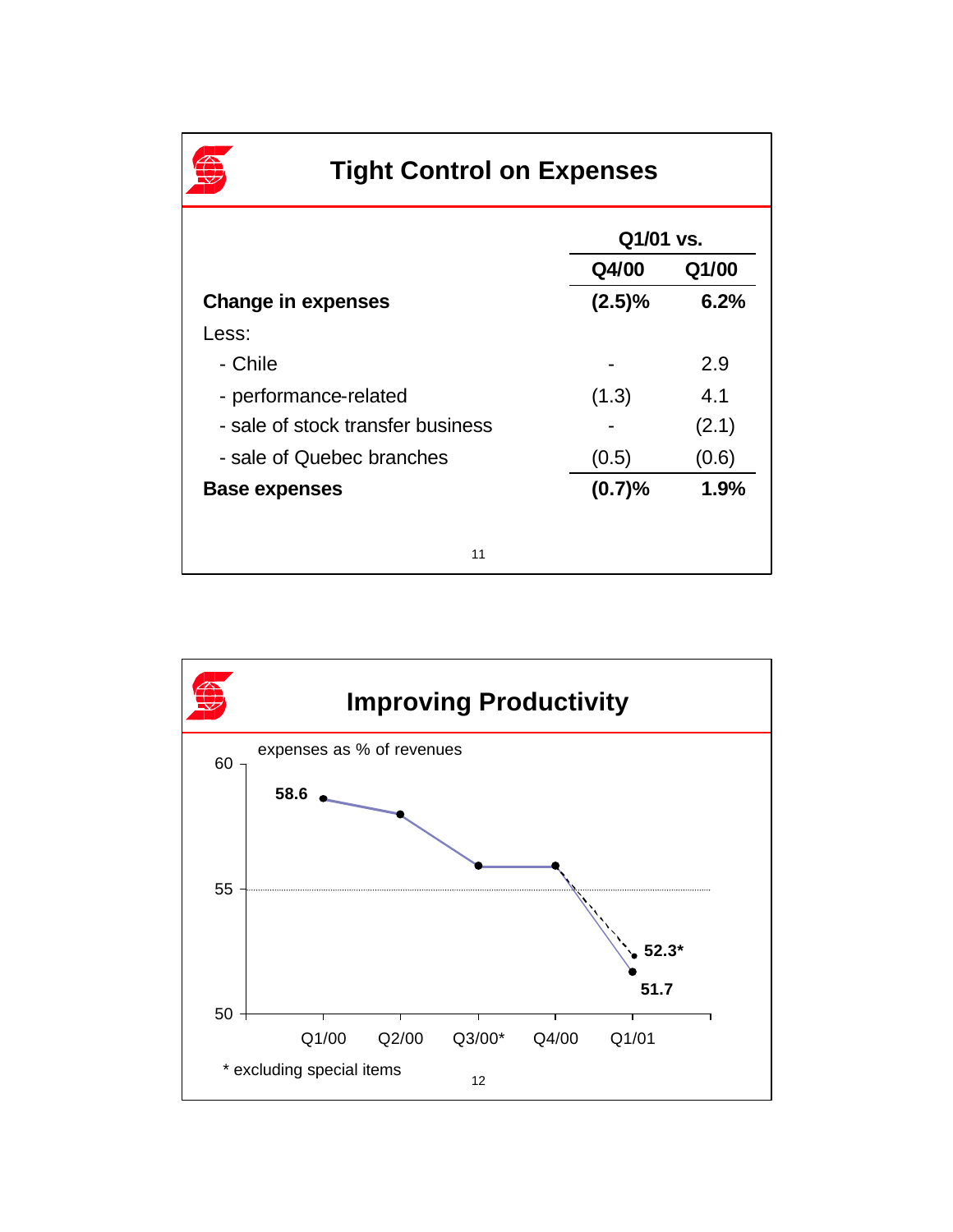

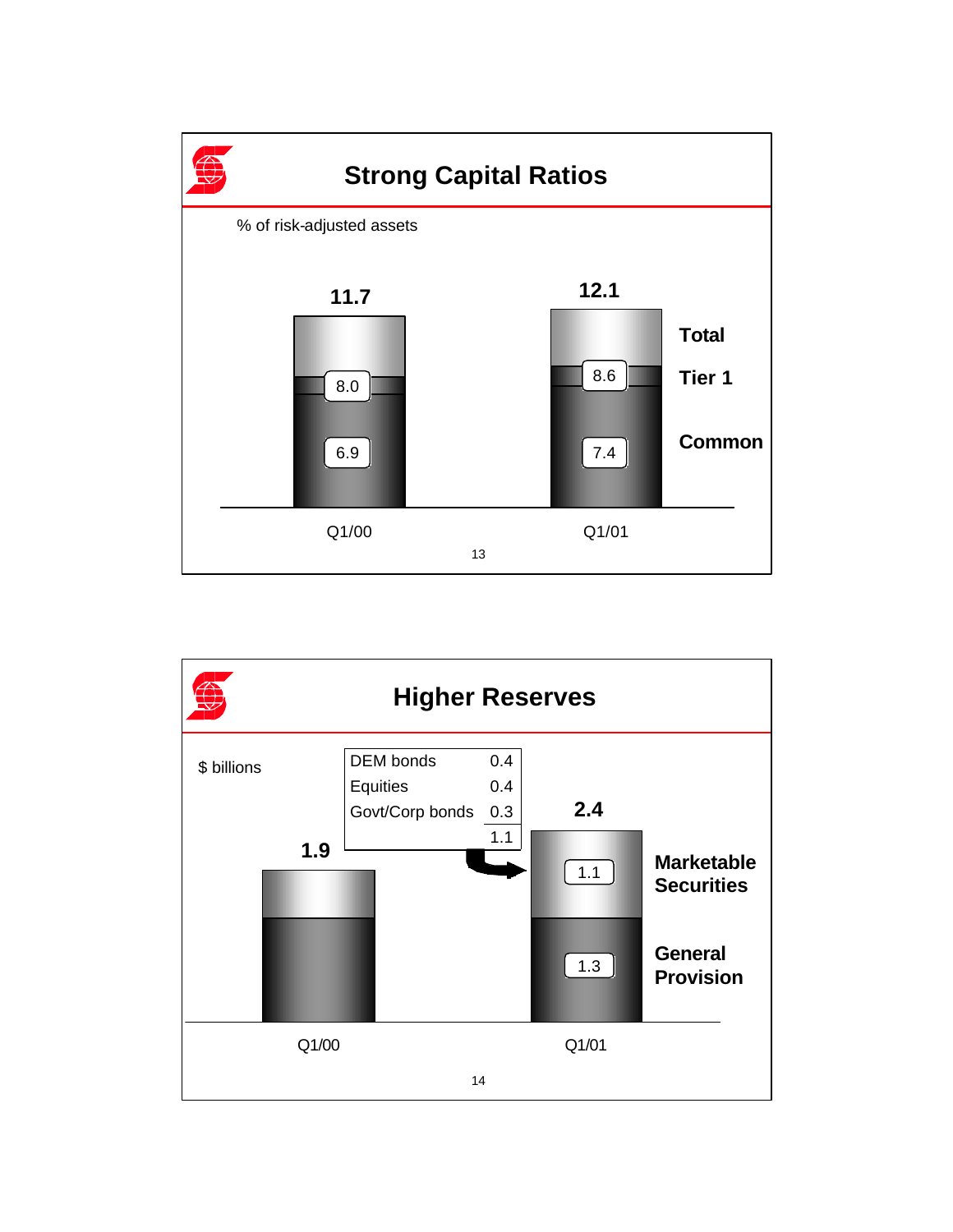

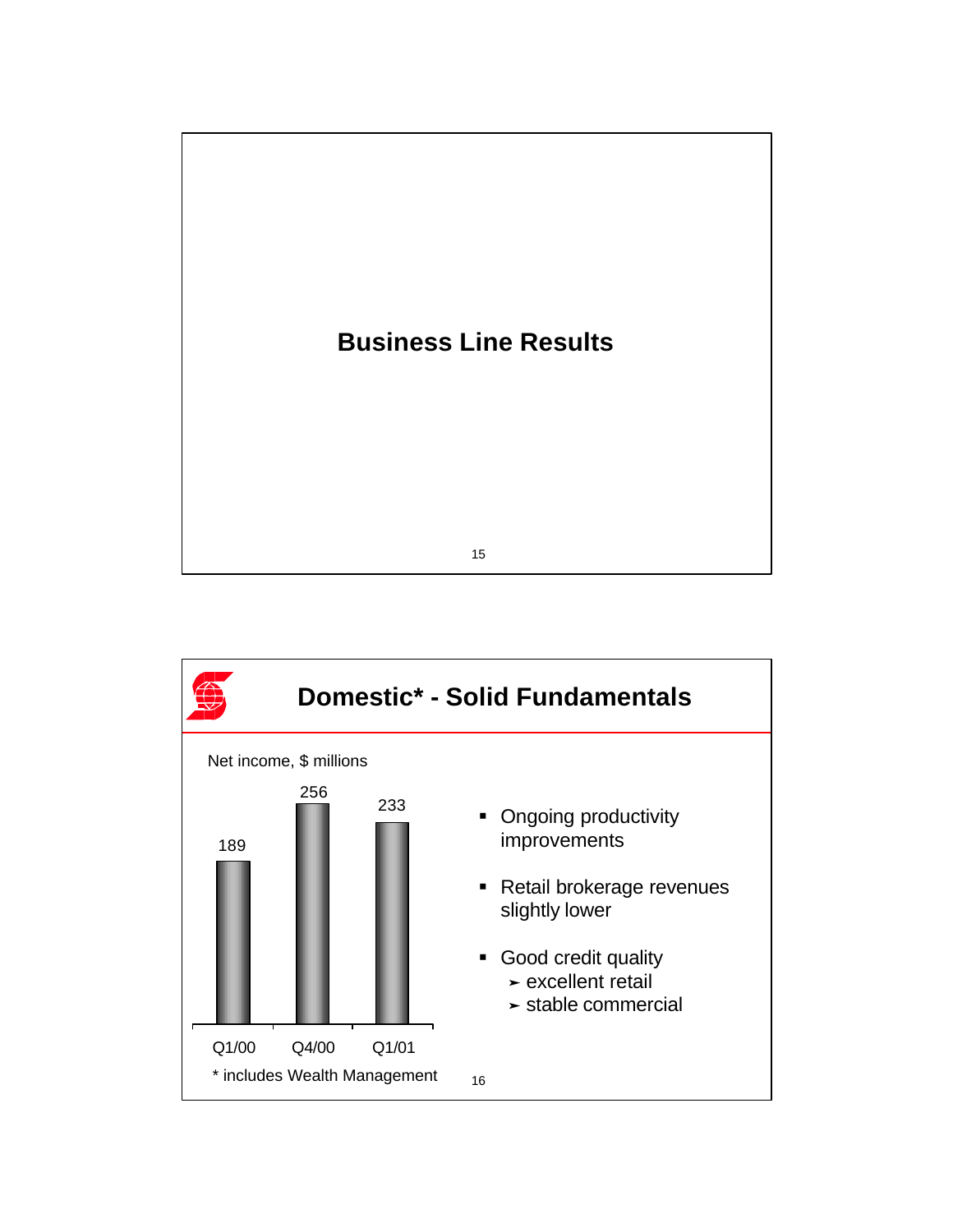

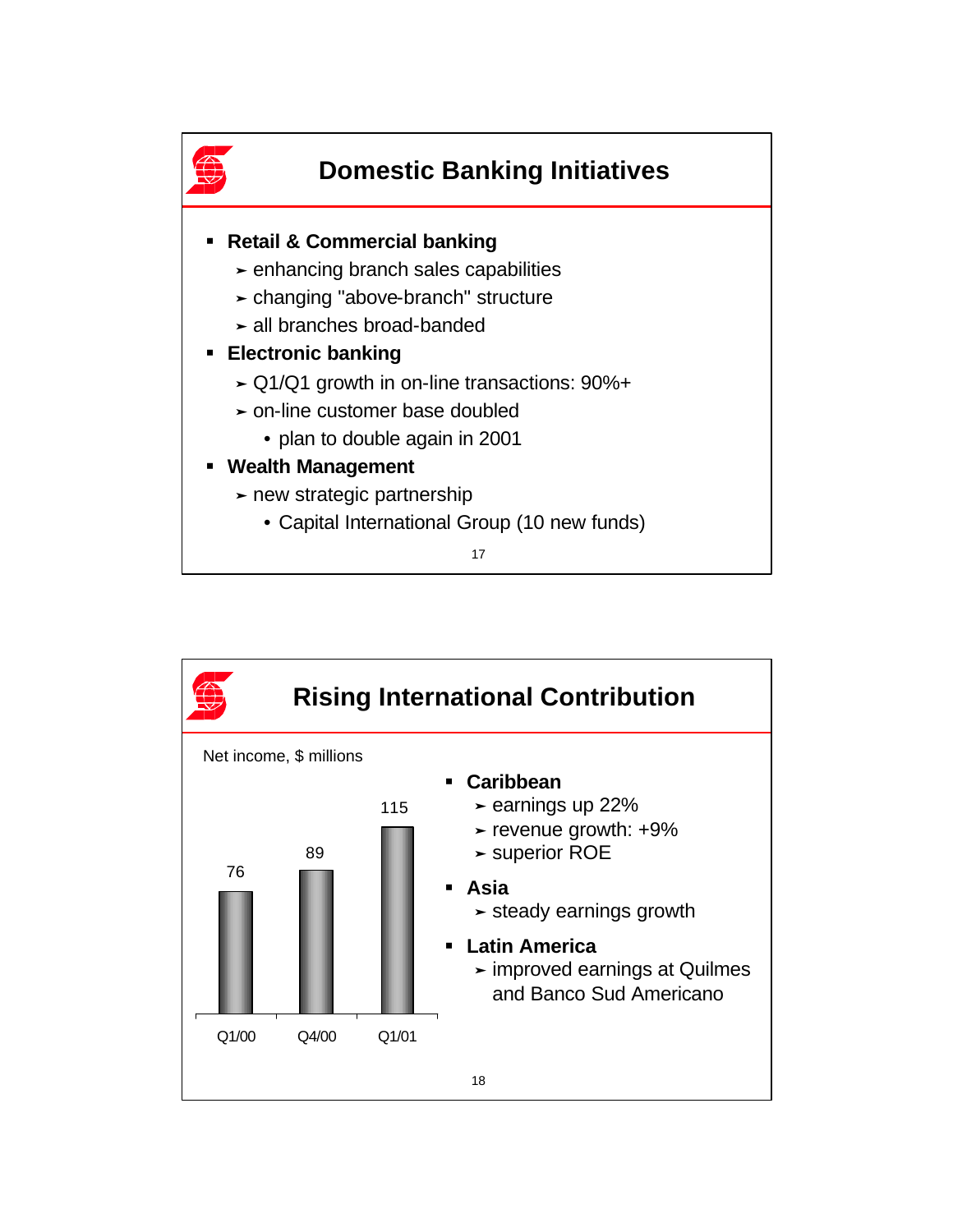

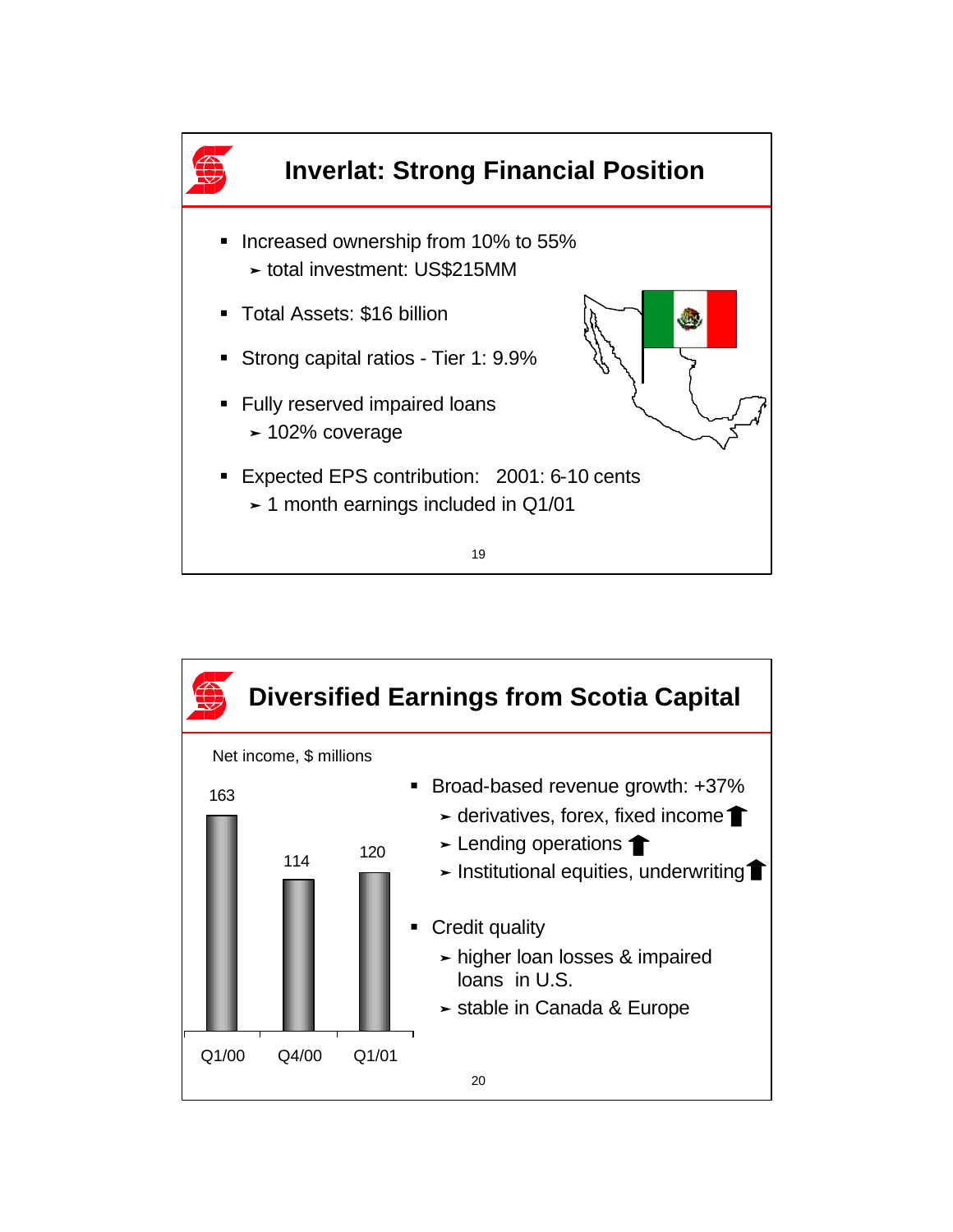

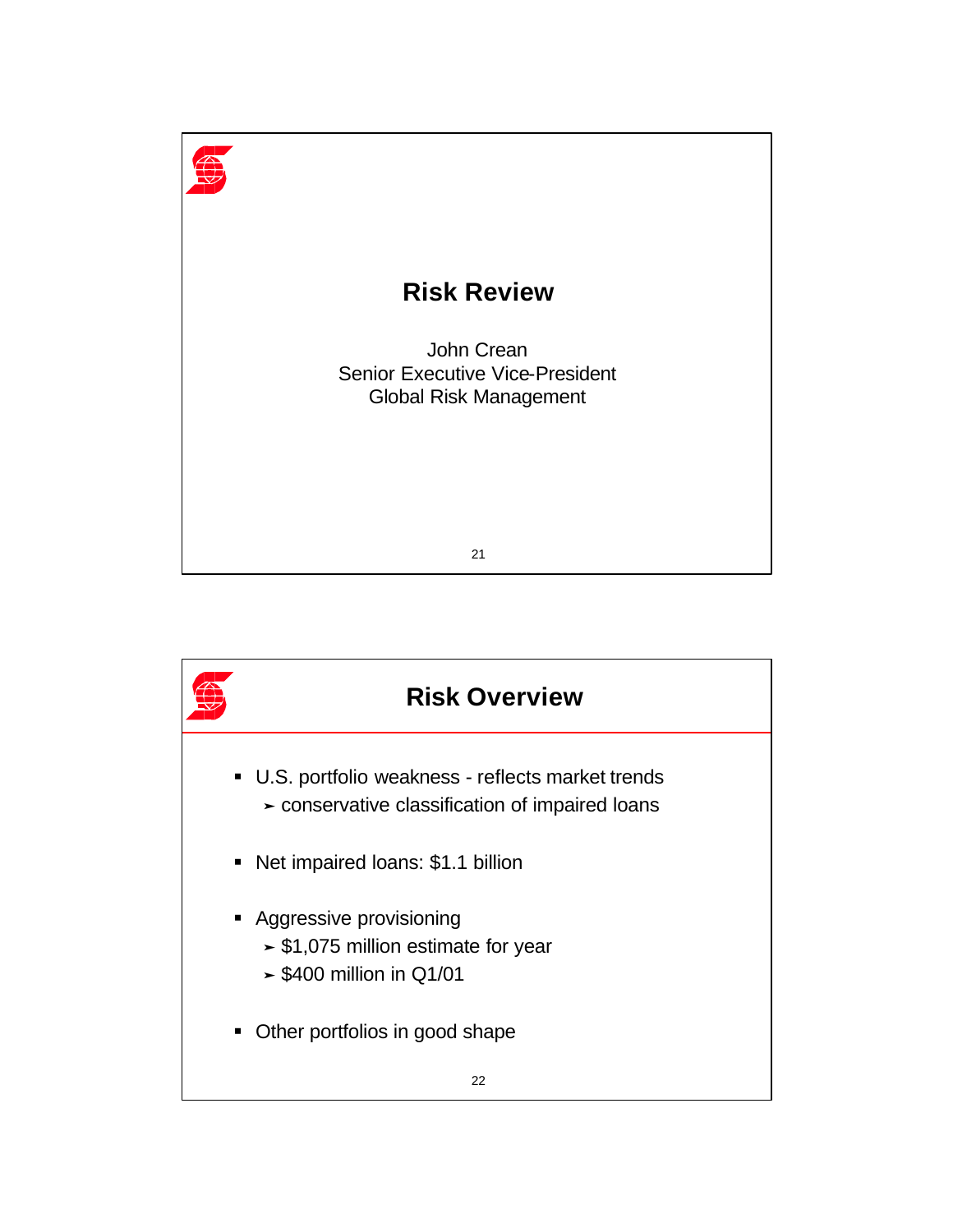

|             | <b>Impaired Loan Formations in Q1/01</b> |                  |       |  |  |
|-------------|------------------------------------------|------------------|-------|--|--|
| \$ millions |                                          |                  |       |  |  |
|             | <b>Scotia Capital</b>                    | - U.S.A.         | 1,200 |  |  |
|             |                                          | - Canada & Other | 149   |  |  |
|             |                                          |                  | 1,349 |  |  |
|             | <b>Domestic</b>                          |                  | 126   |  |  |
|             | <b>International</b>                     |                  | 133   |  |  |
|             |                                          |                  | 1,608 |  |  |
|             |                                          |                  |       |  |  |
|             |                                          | 24               |       |  |  |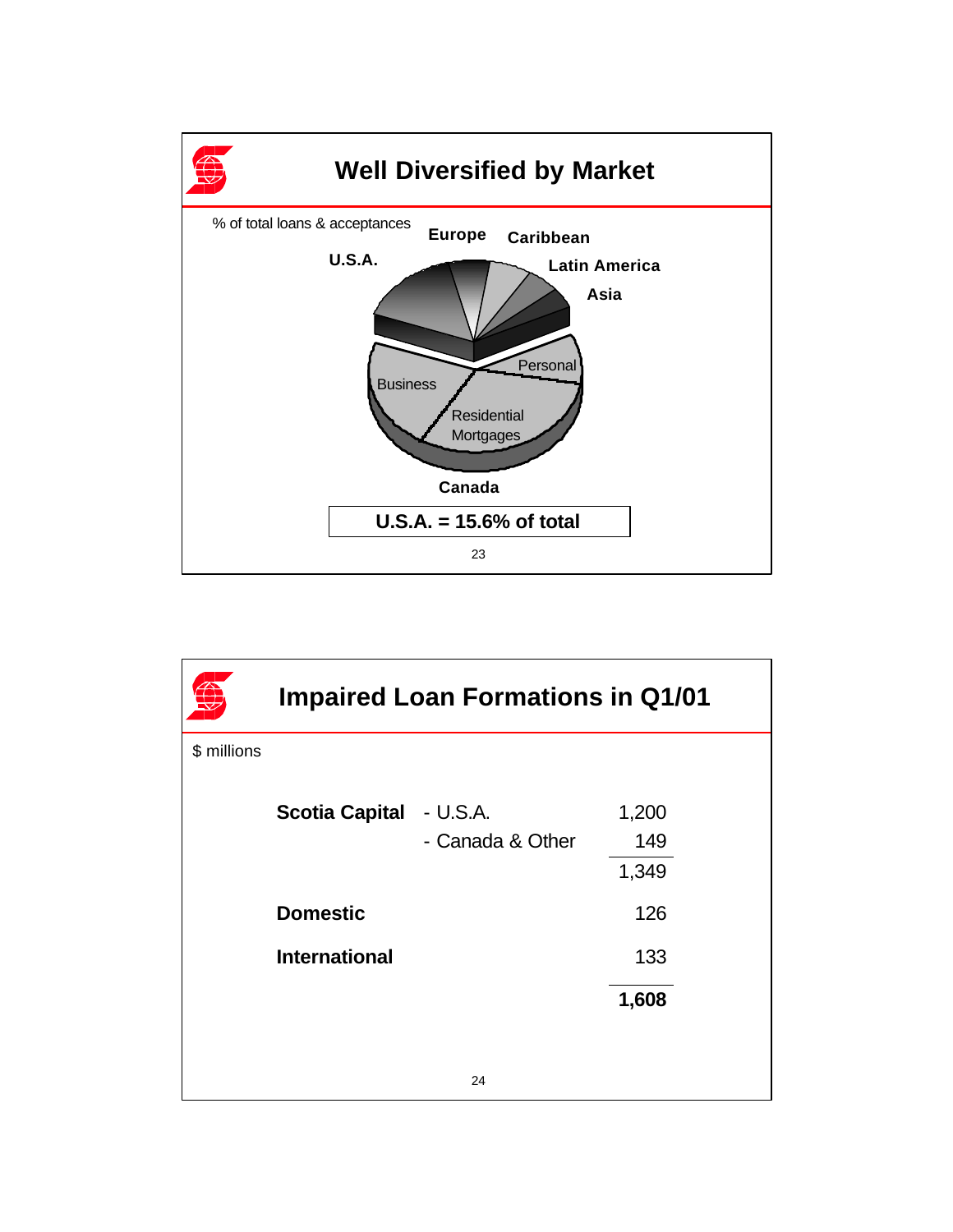

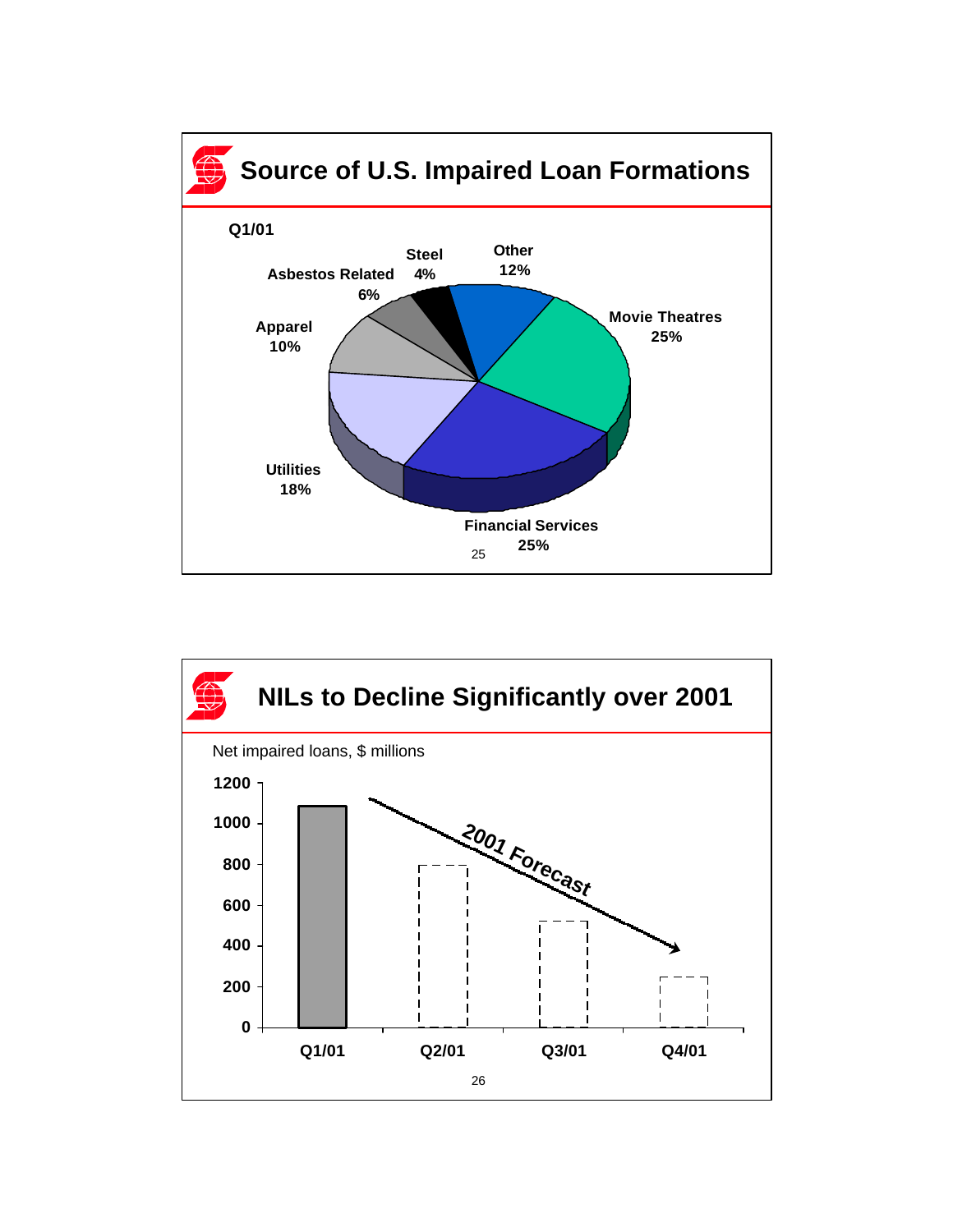| <b>Specific Provisions by Business Line</b>               |      |       |  |  |
|-----------------------------------------------------------|------|-------|--|--|
| \$ millions                                               |      |       |  |  |
|                                                           | 2000 | 2001E |  |  |
| <b>Scotia Capital</b>                                     | 412  | 575   |  |  |
| <b>Domestic</b>                                           | 168  | 170   |  |  |
| <b>International</b>                                      | 185  | 155   |  |  |
|                                                           | 765  | 900   |  |  |
| Additional charge in Q1/01<br>(mainly for Scotia Capital) |      | 175   |  |  |
|                                                           |      | 1,075 |  |  |
| 27                                                        |      |       |  |  |

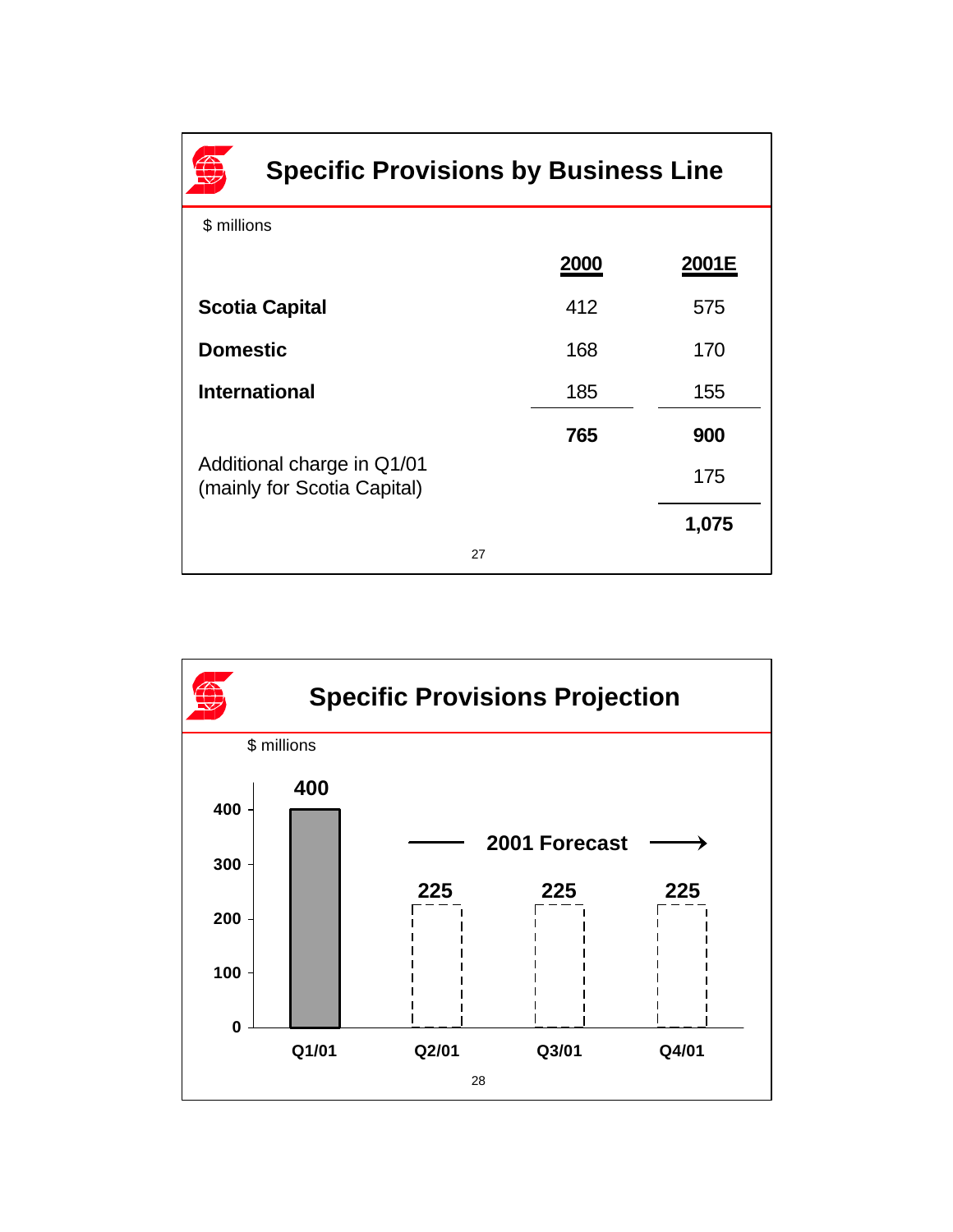

| <b>Telecom &amp; Cable Exposure</b>             |                            |                         |       |                               |  |  |
|-------------------------------------------------|----------------------------|-------------------------|-------|-------------------------------|--|--|
| Loans & acceptances, \$ millions, Jan. 31, 2001 |                            |                         |       |                               |  |  |
| <b>Sector</b>                                   | <b>Investment</b><br>Grade | Non-Investment<br>Grade | Total | Total U.S.<br><b>Exposure</b> |  |  |
| Cable Operators                                 | 682                        | 885                     | 1,567 | 683                           |  |  |
| <b>Regulated Telephone</b>                      | 814                        |                         | 814   |                               |  |  |
| Unregulated<br>telephone/wireless               | 1,104                      | 1,106                   | 2,210 | 854                           |  |  |
| Other communications                            | 28                         | 235                     | 263   | 248                           |  |  |
| Total                                           | 2,628                      | 2,226                   | 4,854 | 1,785                         |  |  |
| Of which CLECs                                  |                            |                         | 146   | 85                            |  |  |
| Net Impaired Ioans: <\$5 million<br>30          |                            |                         |       |                               |  |  |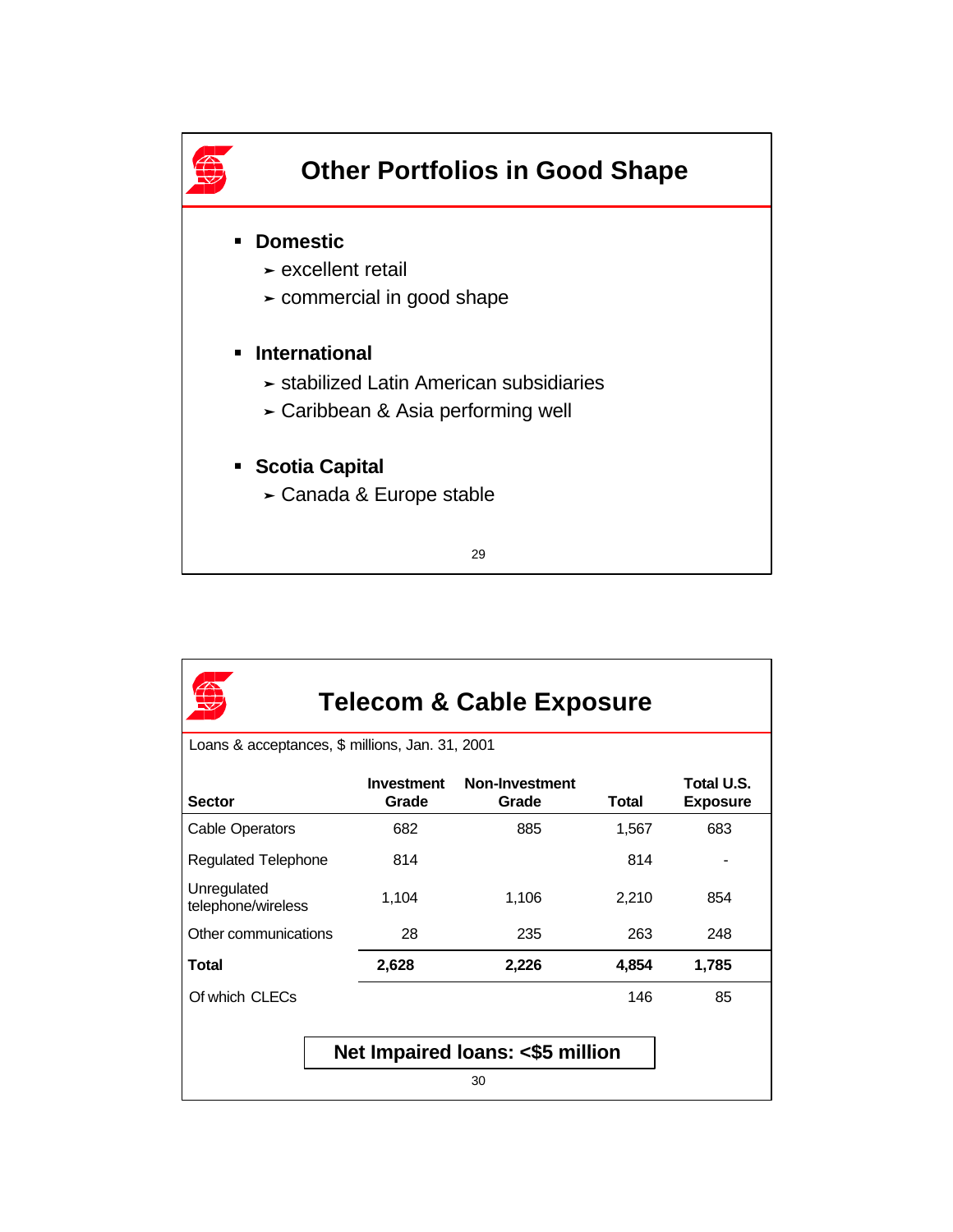

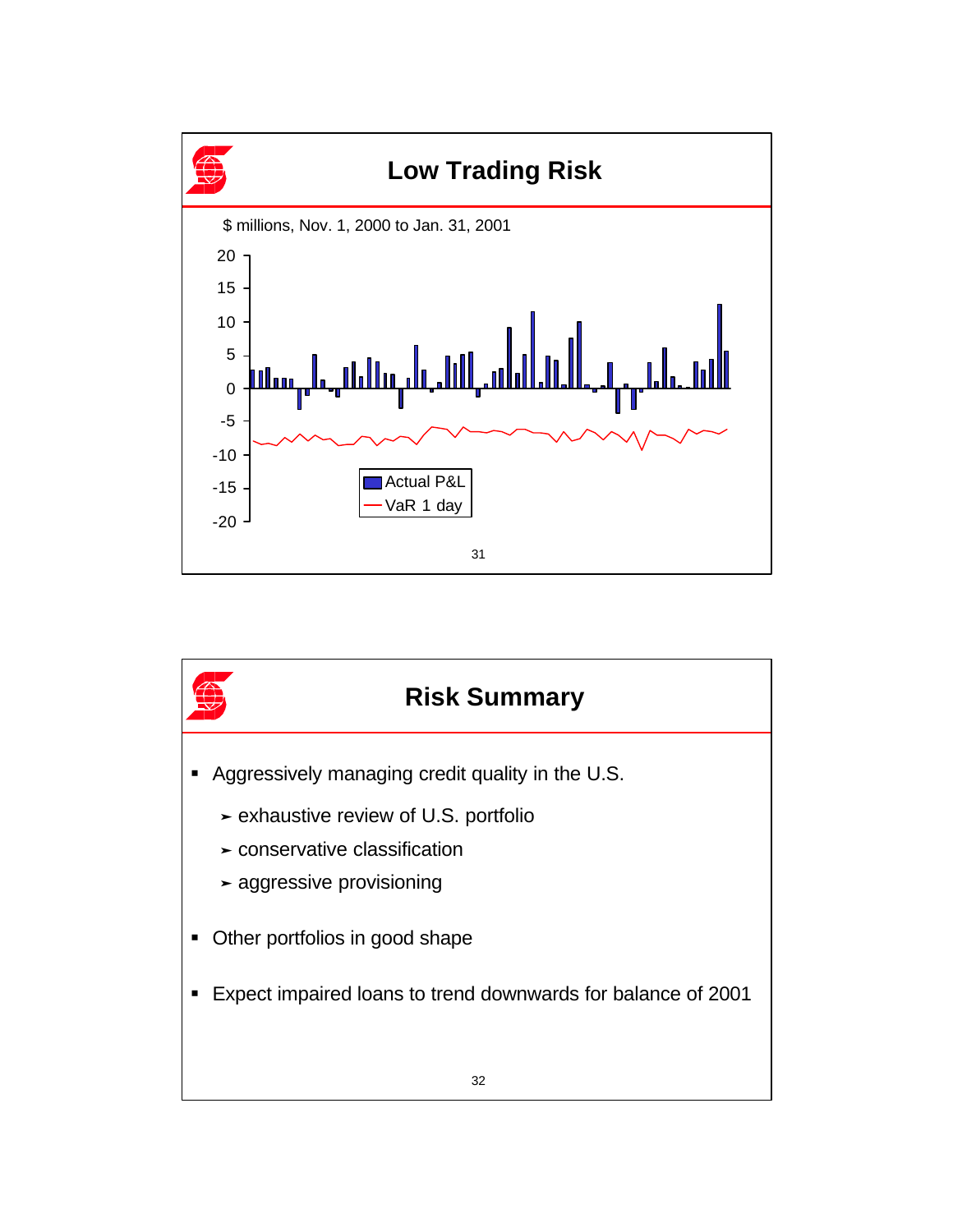